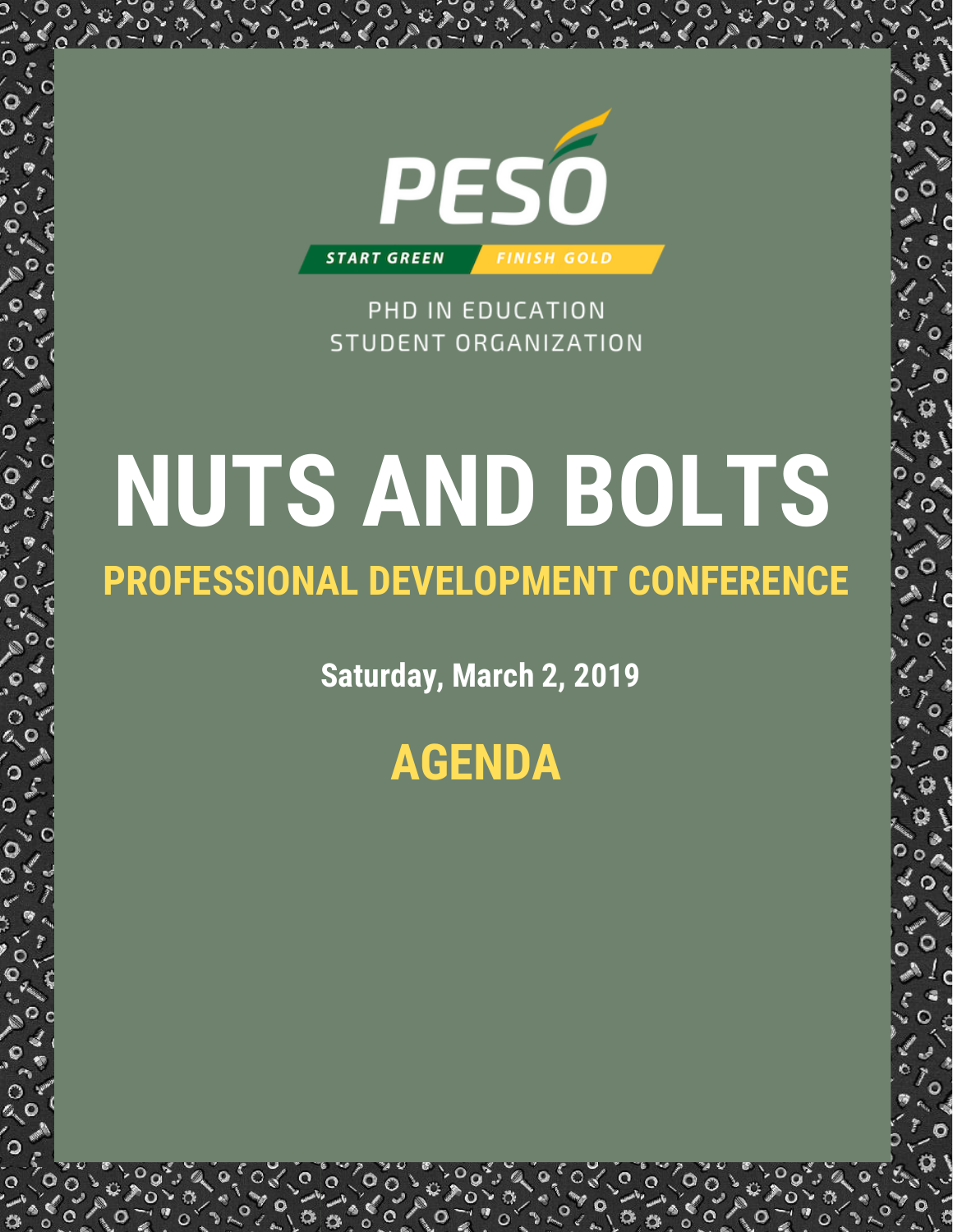# **NUTS AND BOLTS PROFESSIONAL DEVELOPMENT CONFERENCE**



PHD IN EDUCATION STUDENT ORGANIZATION

## **Breakout Session 1 - 1:00-1:50 pm**

**The Academic Job Search** *Angela Miller, PhD* HUB VIP 1

Thinking of applying to faculty jobs in the academy? This presentation is an overview of the academic job search process from when and how to apply to receiving and negotiating an offer. Elements of the process that will be addressed include: when and where to look for academic jobs, what kinds of jobs are available in the academy, what materials go in an application, who is the search committee and what is their role in the process, and what to do and look for at an interview.

**Let's Not Be Creepy - The Art of Conference Networking**

*Supriya Baily, PhD* HUB VIP 2

How often do people tell you to network at a conference? What does that mean? Stalk someone at a reception? Get tongue-tied in the elevator when your academic idol enters? Ask a babbling question at a huge plenary session, and realize you are perspiring down your entire back? Of course not! The art of conference networking begins before you even get to the conference, continues at the super not-so secret tequila party, and ends when you are home reflecting on your experience. Conferences use a lot of resources –learn how to make the most of the experience.

**Exploring Education Jobs in Government** *Spiros Protopsaltis, PhD* HUB VIP 5

This presentation will provide an overview of the various education-related job opportunities in the public sector, with a focus on jobs that involve designing, advancing, implementing and evaluating education policies, at the federal, state, and local levels, as well as in both the executive and legislative branches. Tips, insights and suggestions for exploring government jobs and navigating the process will be offered.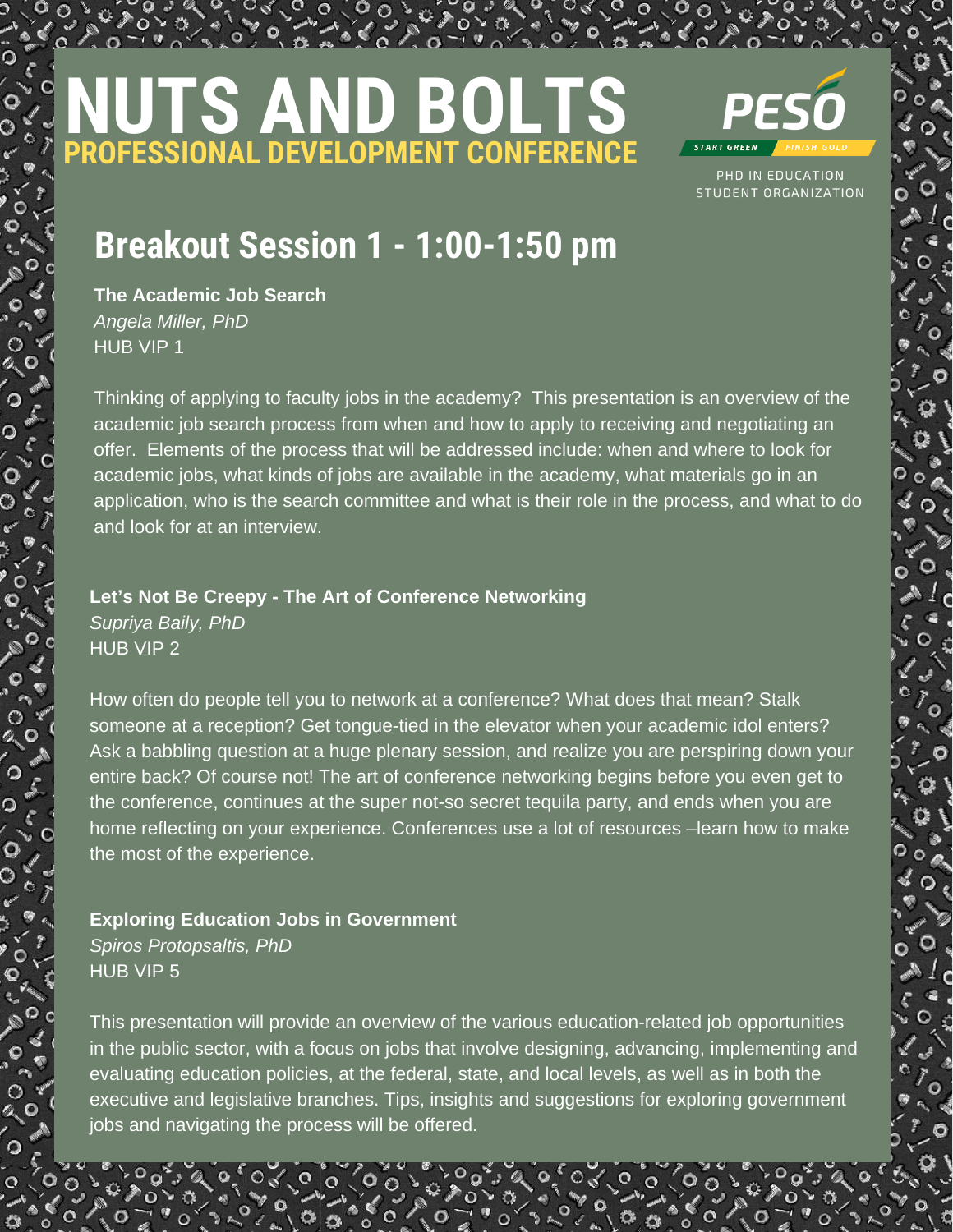# **NUTS AND BOLTS PROFESSIONAL DEVELOPMENT CONFERENCE**



PHD IN EDUCATION STUDENT ORGANIZATION

## **Breakout Session 2 - 2:00-2:50 pm**

**Zotero for the Graduate Student** *Christopher Magee* HUB VIP 1

Zotero is a Citation Management Software tool that can ease the burden of managing and referring back to sources encountered in one's academic program. It can also assist with the often-despised, but very real need, to cite one's work. It is a tool every student of a Masters or PhD program should be using, and this session will show you how to use it effectively and efficiently. Please bring a laptop to make the most of this session.

#### **Conquering the 'Challenge' of Portfolios**

*Beverly Shaklee, PhD* HUB VIP 2

The portfolio process in CEHD can seem like a time and management challenge as you begin your program. The good news is that it is neither. It is an opportunity for your to build your knowledge and expertise through critical reflective practice. Supported by your Advisory Phase Committee – the only thing you have to do is get started! Come and find out how to implement your plan for successful portfolio reviews.

### **Writing Grants**

*Margaret King-Sears, PhD* HUB VIP 5

Whether writing a 4-page grant for a thousand dollars or a 25-page research grant for a million dollars, basic actions are involved. During this session, information about determining grant sources, deciding when a grant matches you, and deciphering what's involved in writing the grant are described. Common elements of grants are identified, with emphasis on persuasive writing, which differs from scholarly writing. Participants leave this session knowing more about what grants are, what it takes to write a grant, and what grant reviewers are seeking when evaluating grants.